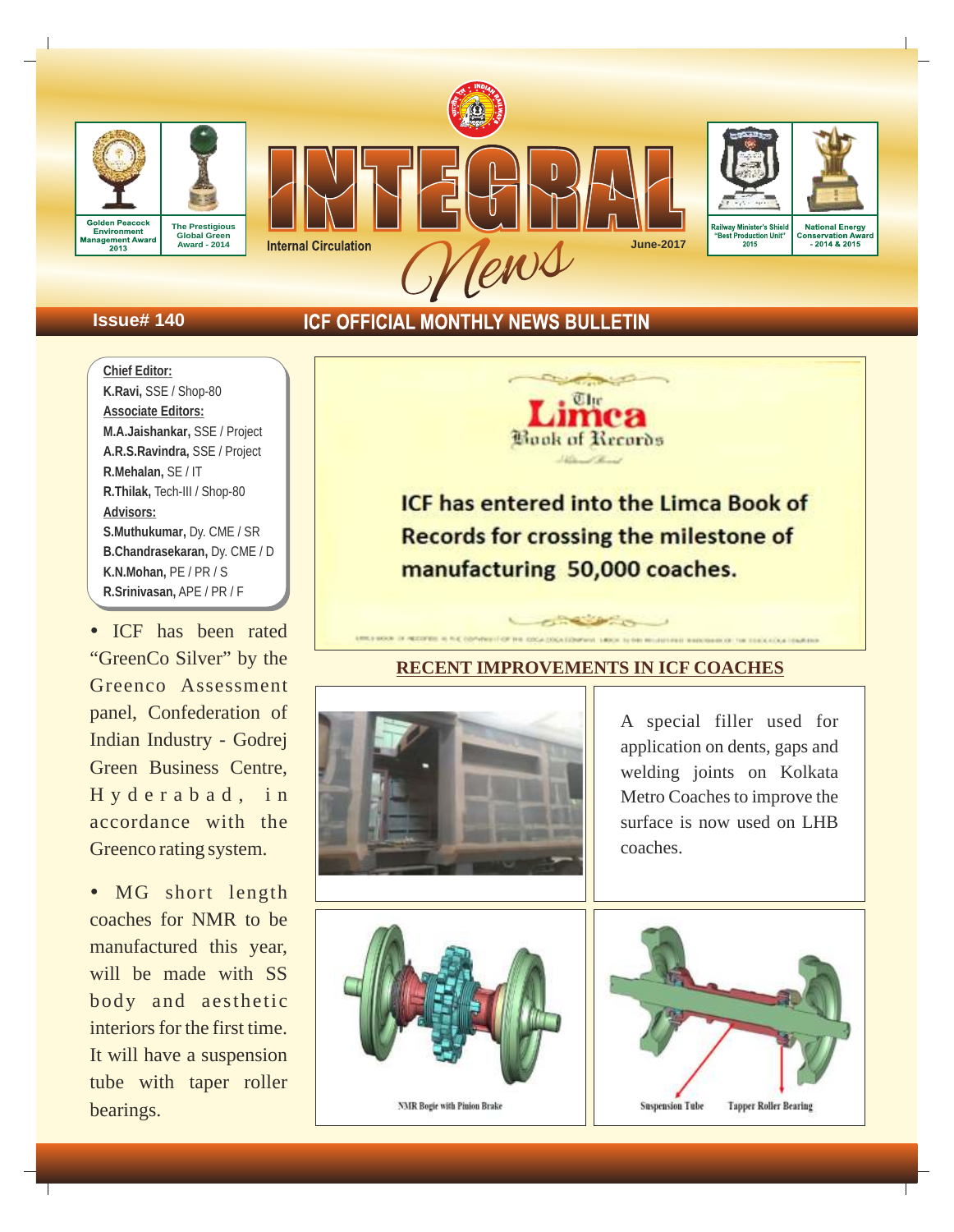

A technical seminar on Electrical Safety measures was conducted on 02.05.2017 at D & D Auditorium.



The Renovated Lake View Park was inaugurated on 06.05.2017 by **Sri. L.Velu**, SSE/16, in the presence of ICF's team of Officers and Staff.



New Badminton court was inaugurated on 08.05.2017 by **Shri. A.Jairajan**, ASIPF, in the presence of ICF's team of Officers and Staff near RPF / Furnishing post.



The Lake View Park developed in association with M/s. ELGI Equipments Ltd. was inaugurated on 10.05.2017.



Under frame Front/ End Part Manufacturing facility of Shop-13 was inaugurated on 12.05.2017 by **Shri. E.Natarajan**, Tech-I, in the presence of ICF's team of Officers and Staff.



Customer interaction meet of Zonal Railways was held on 12.05.2017



The Renovated Stores Purchase Office (P2 Section) was inaugurated on 13.05.2017 by **Smt. S.Vimala**, Sr. Clerk, in the presence of ICF's team of Officers and Staff.



The Solar Power Plant of 20KWp, On-Grid system was commissioned at Thiruvalluvar Marriage Hall on 16.05.2017 by **Shri. S.Kandaswamy**, Ch.OS/PB, in the presence of GM and other Senior Officers and Staff.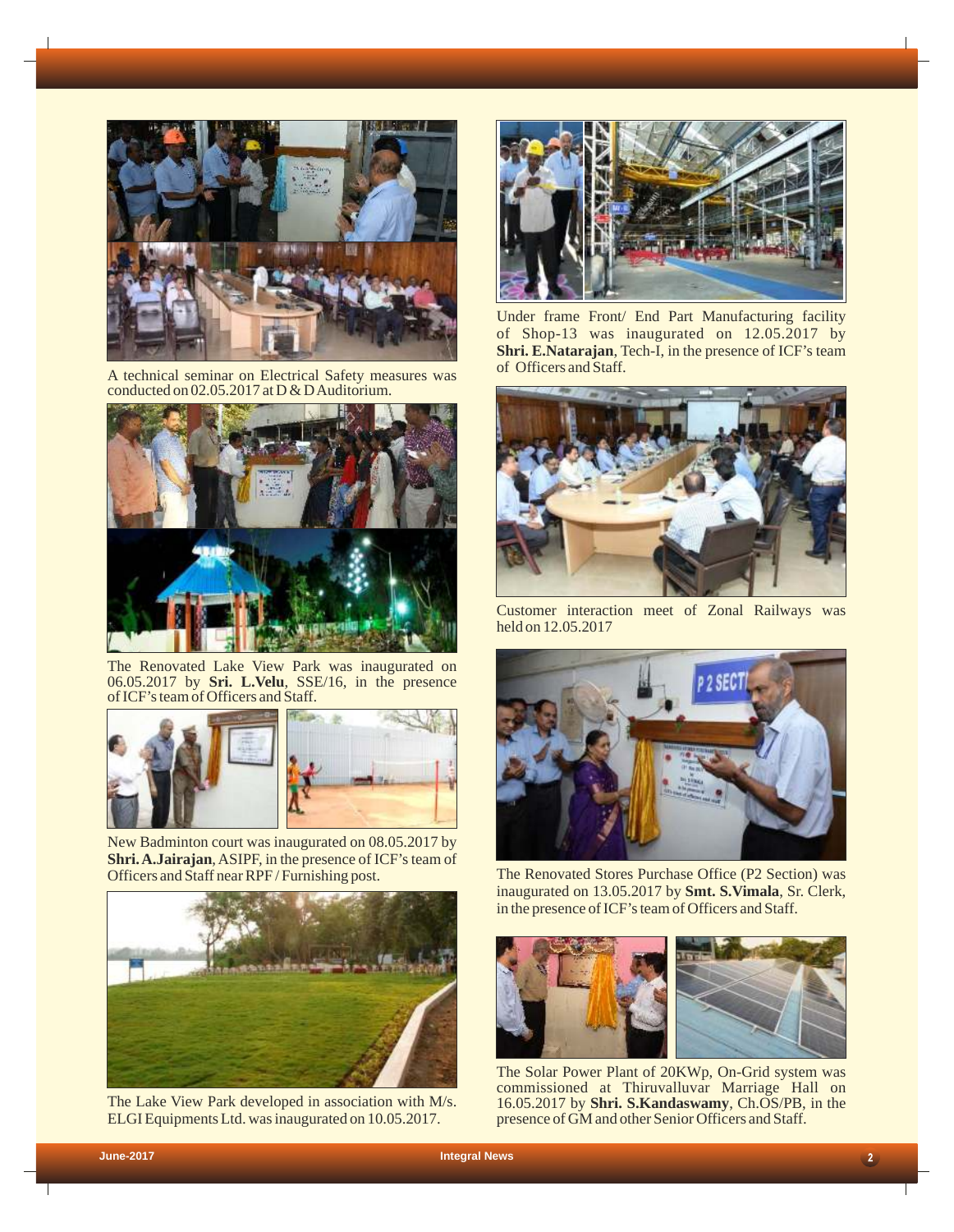

An open house meeting was held on 18.05.2017 at Chintan Sabha Grah. GM along with Senior Officers reviewed the progress of implementation of pending suggestions and received new suggestions from employees.



The Renovated Electrical Test Lab was inaugurated on19.05.2017 in the presence of ICF's team of Officers and Staff.



**Sri. L.C.Trivedi**, CME, administered the oath on Anti Terrorism day, 20. 05. 2017.



ICF SC/ST association organized Farewell for four officers, **Sri. Sridhar**, CEGE, **Sri. Ramayan**, Dy.CE, **Sri. Sundararajan**, SMM and **Sri. Kanaharaju**, Sr.LO on 20.05.2017.



Chennai Rail Museum conducted an Art Camp 'AZug Journey' on 20.05.2017. 12 Senior renowned artists sketched their canvases. **Shri. Achim Fabig**, Consul General, Consulate General of the Federal Republic of Germany, **Dr. Alamelu Nachiappan**, Former Head of Fine Arts Department, Stella Maris College and **Smt. Priya Murali**, Bharathanatiyam Dancer & Artist were the Chief Guests for the closing ceremony. **Shri. Gautham Vasudev Menon**, Indian Film Director and **Shri. Thota Tharani**, Indian Film Art Director and Production Designer also visited the Art Camp. **Shri. Vashishta Johri**  General Manager/S. Railway was Special Guest of Honour. **Shri. S. Mani,** General Manager/ICF and other Senior Officials of ICF were present throughout the Art Camp.



The Renovated Stores Purchase Office (P1, P3 & P4 section) was inaugurated on 23.05.2017 by **Smt. Lakshmi Bai**, OS, in the presence of ICF's team of Officers and Staff.



New Ball Badminton Court at South Colony was inaugurated on 23.05.2017 by **Shri. G.Ranganathan**, Former ICF Ball Badminton coach, in the presence of ICF's team of Officers and Staff.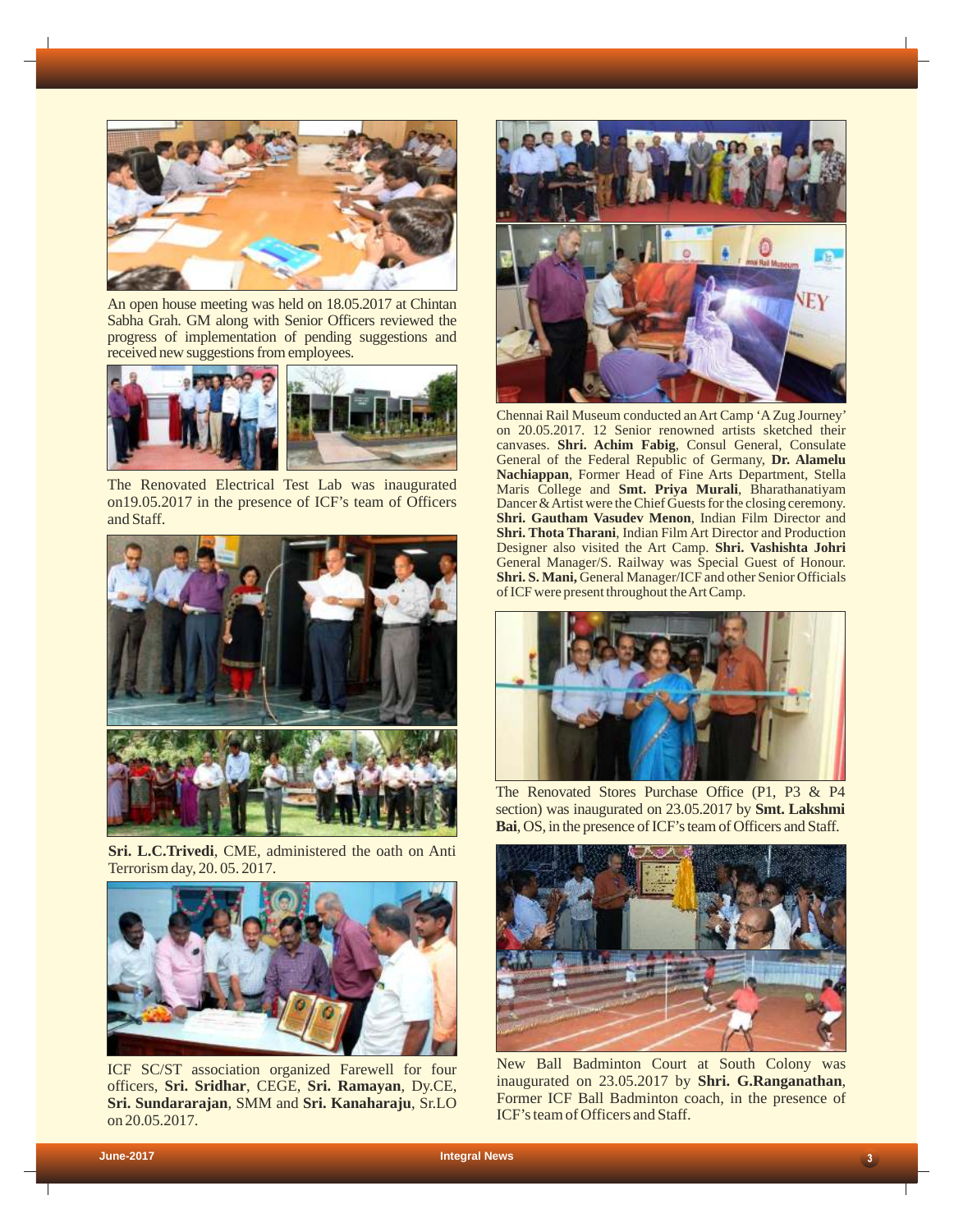

Dr A.P.J.Abdul Kalam Institute was inaugurated on 23.05.2017 by **Shri. M.A.Syed Ismail**, JE, in the presence of ICF's team of Officers and Staff



Smart meter system and LED Qtr Marker boards at West Colony were inaugurated by **Smt. Kalyanikumar** on 25.05.2017 in the presence of ICF's team of Officers and Staff.



The Renovated Gym at West Colony was inaugurated on 25.05.2017 by **Shri. G.Soundararajan**, SSE, in the presence of ICF's team of Officers and Staff.



The Renovated Foyer & Heritage gallery at GM's Administrative Building was inaugurated on 26.05.2017 by **Shri. Ramayan**, Dy. CE, in the presence of ICF's team of Officers and Staff.



The Renovated Rail Museum office was inaugurated on 26.05.2017 by **Shri. M.Thirunavukkarasu**, SSE/CRM, in the presence of ICF's team of Officers and Staff.



The Overhead Equipment Inspection Car (DETC) was flagged off at Furnishing on 26.05.2017 in the presence of GM and other Senior Officers and Staff.

| <b>OFFICIAL POSTINGS</b>          |                        |                |  |  |
|-----------------------------------|------------------------|----------------|--|--|
| <b>Name</b><br>Shri/Smt           | <b>Previous</b>        | <b>Present</b> |  |  |
| <b>V.Kalyanasundaram</b> Training |                        | Dy. CME/Prodn. |  |  |
| . U.Karunakumar                   | Dy. CME/Prodn.   Leave |                |  |  |

# **PERSON OF THE MONTH**



Shop-16 / Shell, April 2017



**A.Ganesamoorthy**, Ch.OS, PB / General, March 2017



**Sri. S.Meignanamoorthy**, **S.Vimala**, Stores / General, April 2017 Sr.Clerk,

**M.Arivudainambi**, SSE, Shop-33 / Fur, April 2017

Tech-I & Ambulance driver, receiving award from GM, in presence of CMO, for his excellent service in medical camps and other SJAB activities.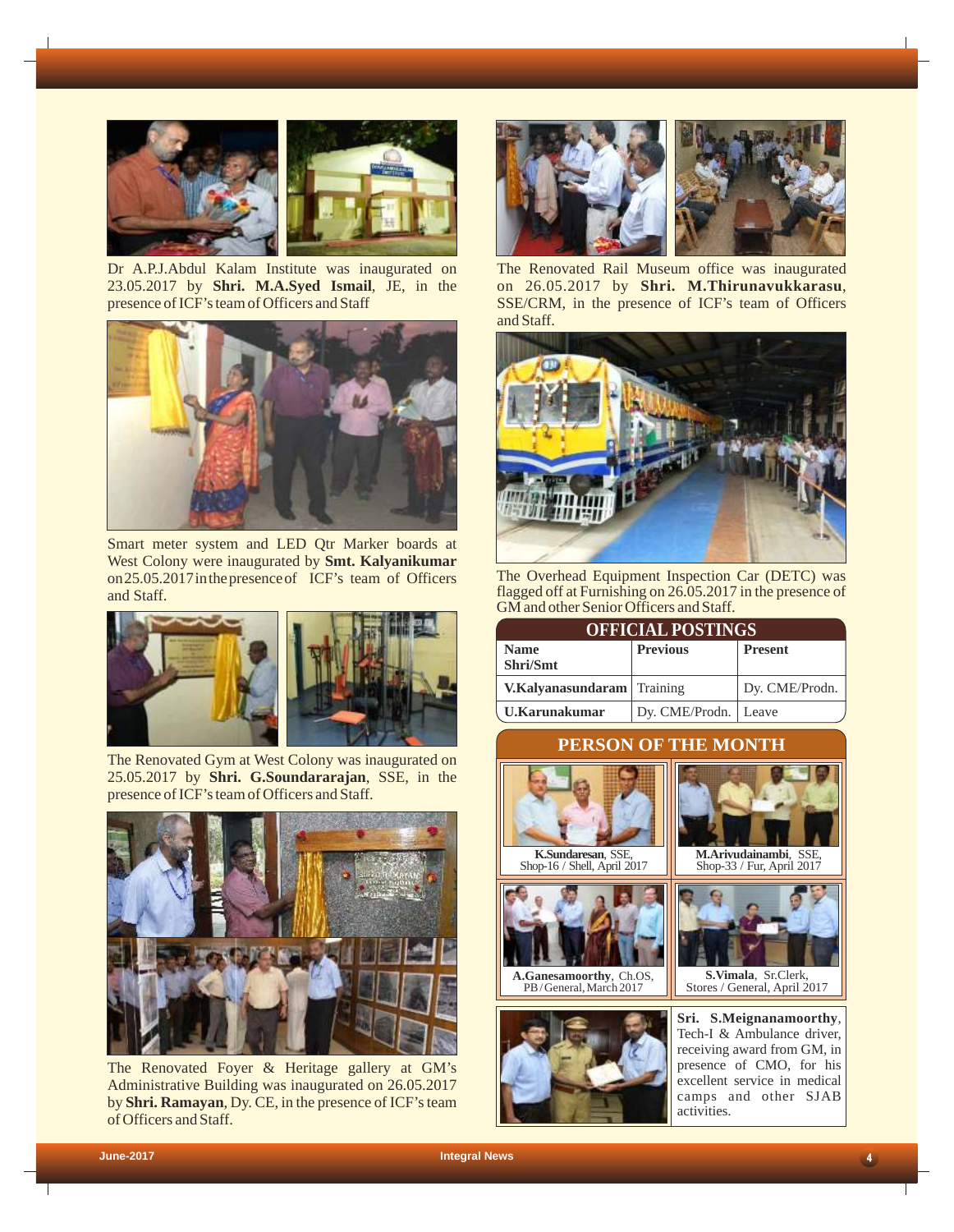### **ICF Circulars**  $\blacksquare$

### Ÿ **PB/LW/329/ICFCAdt 24.05.2017:**

The ICF cultural association has been reconstituted with the folowing members.

| SI.No | <b>Name of the Employee</b><br>Shri./Smt. | <b>Post</b>                 |
|-------|-------------------------------------------|-----------------------------|
| 01.   | M.G.Shanker, PRO                          | Asst.Secretary              |
| 02.   | Kavitha Vijayaraghavan, Ch.OS             | <b>Organizing Secretary</b> |
| 03.   | S.Pradeep Kumar, Ch.S&WI                  | <b>Executive Member</b>     |
| 04.   | T.N.Sudhakaran, Stock Verifier            | <b>Executive Member</b>     |

### Ÿ **PB/LW/226/CC dt 31.05.2017:**

ICF Institutes and colony welfare centres have been renamed, to avoid confusion among employees/Public.

- Sr Institute (New) : **Dr. APJ. Abdul Kalam Institute**
- Jr Institute (Old) : **Mahakavi Bharathi Institute**

### **Welfare Centres:**

- Kurunji : South colony Mullai : East Colony Marudham : North Colony Neidhal : West Colony
- Ÿ **PB/LW/268/KM/Vol.IVdt 17.05.2017:**

Security deposit for employees for booking Thiruvalluvar Marriage Hall (ICF DJ Community Hall) has been enhanced from Rs.20,000/- to Rs.40,000/-.

#### Ÿ **PB/LW/332/Yoga dt 31.05.2017:**

On "International Yoga Day", 21<sup>st</sup> June, Yoga awareness / demonstration session will be conducted at four places from 09.30 hrs to 10.30 hrs.

|   | Shell worker's canteen             | For shell factory<br>employees                       |
|---|------------------------------------|------------------------------------------------------|
| 2 | Diamond Jubilee<br>PB meeting hall | For employees of<br>shell admin office,<br>TTC, AWTI |
| 3 | Furnishing worker's<br>canteen     | For Furnishing factory<br>employees                  |
|   | <b>TTC</b> Auditorium              | For officers                                         |

Master Health checkup for ICF shell employees commenced on 29.05.2017 at Shop-12. It will continue for a period of one month.

|              | <b>Zonal Hindi Competition- Prize winners</b>  |
|--------------|------------------------------------------------|
|              | <b>Elocution</b>                               |
| I            | : Ranvijay Pratap, SME/Plg                     |
| $\mathbf{H}$ | : V.Pugalendhi, SSE/54                         |
| III          | : R.Mangayarkarasi, OS/CWE/F's office          |
| $Con-I$      | : P.P.Johan Steno, CWE/F's office              |
| $Con-II$     | : $A.V. Mathappan, SSE/PIg/S$                  |
|              | <b>Essay Writing</b>                           |
|              | $\therefore$ <b>B. Jayalalitha, Accts Asst</b> |

| П |  | Depak Kumar, JE/54 |  |
|---|--|--------------------|--|
|---|--|--------------------|--|

| III          | $\mathbb{R}^n$ | S.Ghatikachala Rao, SSE/Work Study    |
|--------------|----------------|---------------------------------------|
|              |                | Con-I: Monu Kumar, MPO/Fur office     |
|              |                | Con-II : V.Pugalendhi, SSE/54         |
| $Con-III$    |                | : R.Mangayarkarasi, OS/CWE/F's office |
|              |                | <b>Noting &amp; Drafting</b>          |
| L            |                | : A.Thirunavukkarasu, Jr Acct Asst    |
| $\mathbf{H}$ |                | : S.Ghatikachala Rao, SSE/Work Study  |
| III          |                | $\therefore$ E.Sampath Kumar, JE/IT   |
| $Con-I$      |                | : S.Shivasubramanian, SSE/IT          |
| $Con-II$     |                | : Ranvijay Pratap, SME/Plg            |
| $Con-III$    |                | : R.Mangayarkarasi, OS/CWE/F's office |



ICF won the best stage setting award in the Inter Railway Cultural / Drama competition held at Guwahati. The team met CPO with the award on 17.05.2017.



**Miss. M.Sai Lakshana**, D/o. **K.Manokaran**, Tech-I/Shop-14, has represented India and won the Gold in 300M and 500M in roller skating under age group 10-12, in "Asian Roller Sports International Championship-2017" held in Thailand.



To promote international peace and thwart the arms race, a group of crochet enthusiasts, Mother of India Crochet Queens (MICQ), has knitted the world's longest scarf measuring 14.09km. The feat was acknowledged by the Guinness Book of World Records on 21.05.2017. **Smt. Biji Rajan, Smt. Kannamma, Smt. Girija Saravanan, Smt. Sarala Chakravarthy, Smt. Uma Logasundaram, Miss. Nivedhitha Logasundaram** from ICF family took part in the event.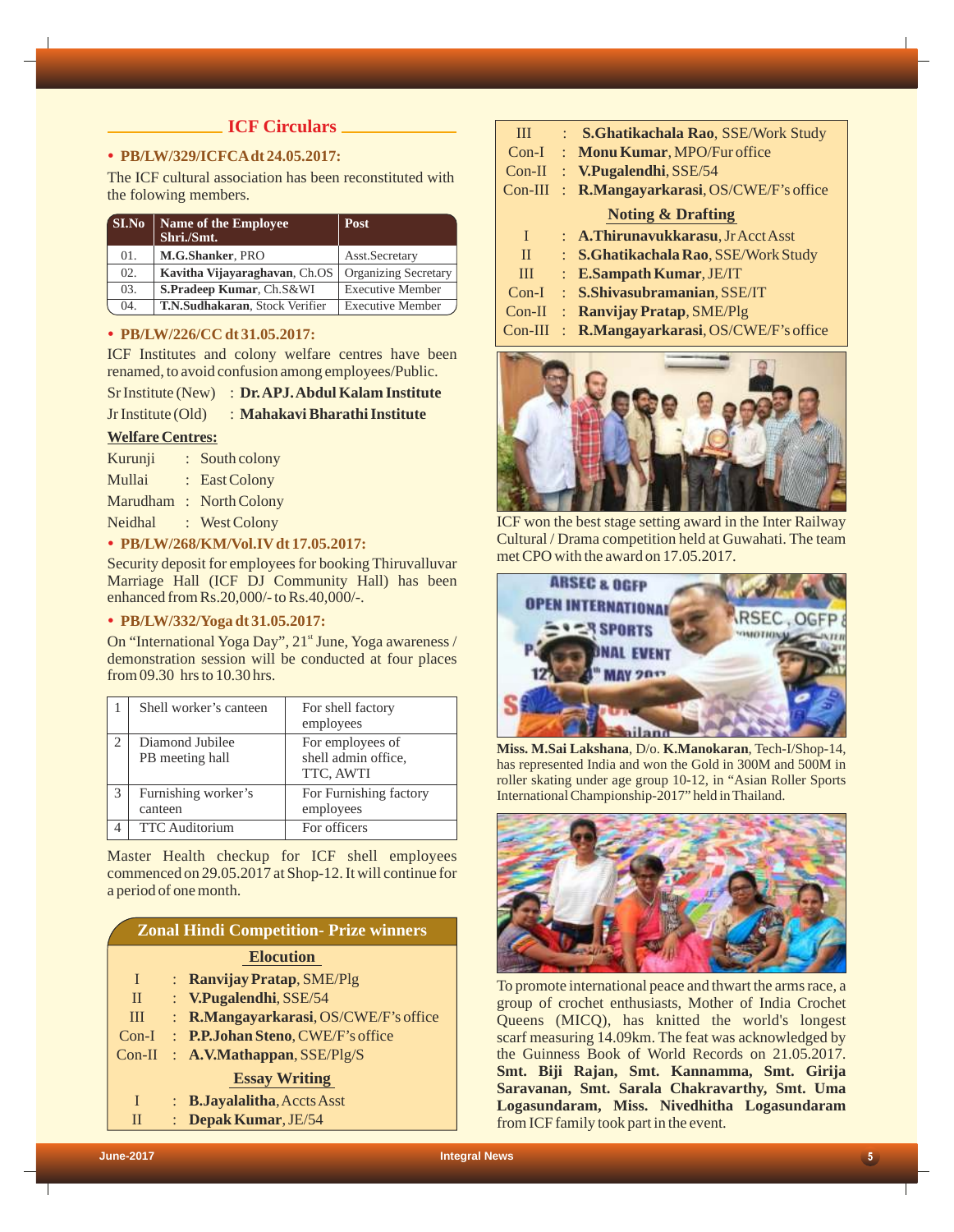

 $6<sup>1</sup>$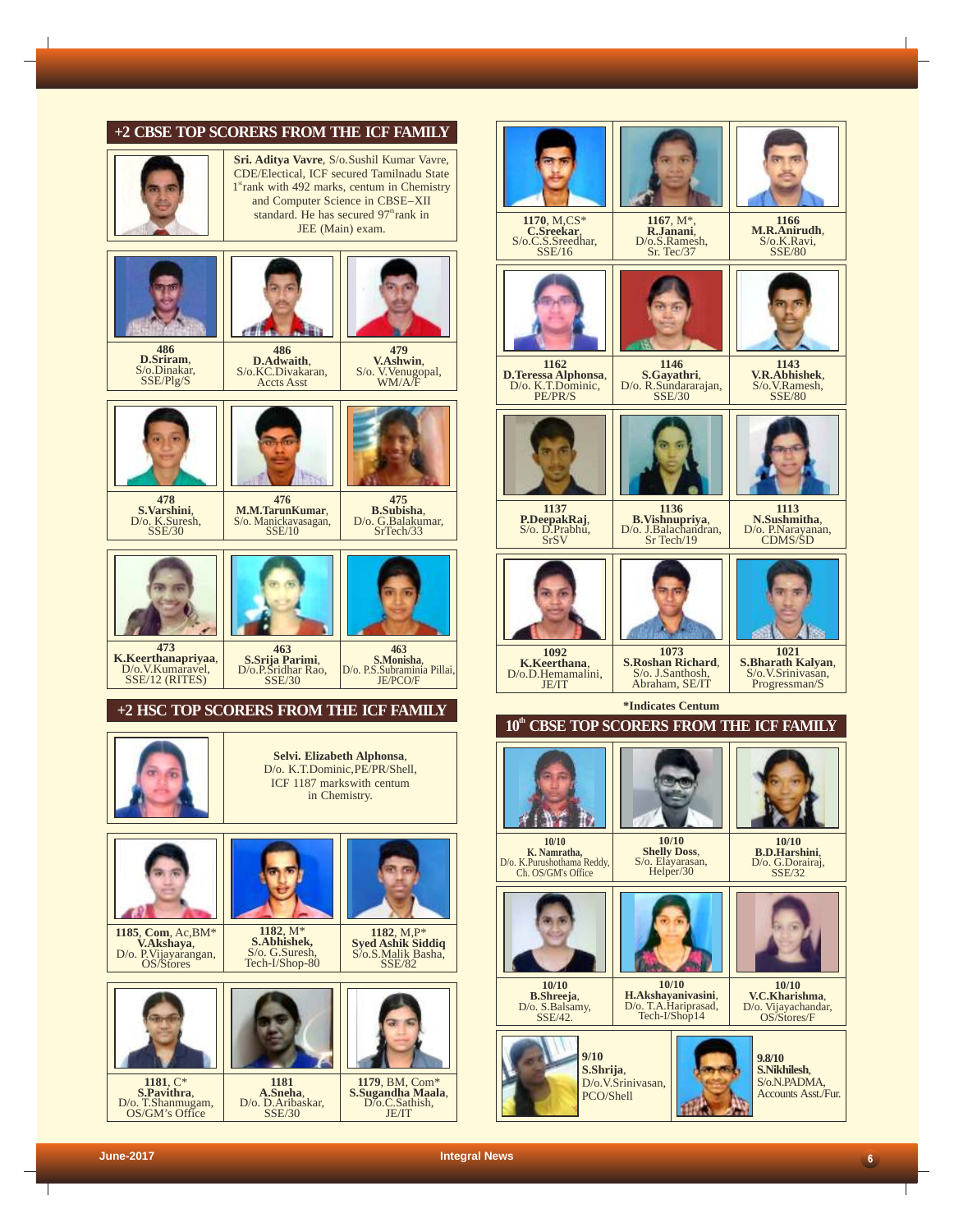|                                                                      | 10 <sup>th</sup> SSLC TOP SCORERS FROM THE ICF FAMILY                                  |                                                                         |
|----------------------------------------------------------------------|----------------------------------------------------------------------------------------|-------------------------------------------------------------------------|
|                                                                      |                                                                                        | 489                                                                     |
| 495<br>V.V.Subramanian,<br>S/o. V.S. Vaidhianathan, OS, Stores/F     | 492<br>G.Sneha,<br>D/o. K.Ganesh,<br>OS/PB                                             | U.Aiswarya,<br>D/o. T.V.Umasankar,<br>Inspector Gr-1,<br>Mech/GL/42A    |
|                                                                      |                                                                                        |                                                                         |
| 488, S*,<br>S.Ragav Bharadwaj,<br>S/o. C.Subramanian,<br>Ch.OS/PB    | 486<br>C.Anand.<br>S/o. P.Chandran,<br>SSE/TTC                                         | 486, S,SS*,<br>K.Walter Joseph,<br>S/o.M.Karthikeyan,<br>Ch.OS/Stores/F |
| 483                                                                  | 482, M,S*,                                                                             | 481                                                                     |
| C.Hari Priyaa,<br>D/o. RM. Chandrasekar,<br><b>SSE/54</b>            | G.Manasa,<br>$D$ /o. Geetha,<br><b>Accts Asst</b>                                      | V.Santhana Krishnan,<br>S/o. P. Varadharajan,<br>Tech-1/40              |
|                                                                      |                                                                                        |                                                                         |
| 479<br><b>A.Anusha Catherine.</b><br>D/o. I.Anthony,<br>Ch.OS/Shop23 | 477, S <sup>*</sup> , <b>V.Harish</b> , S/o. Kokila Vijaya<br>Moorthy, GM's Office/70A | 476<br><b>B.Kiran.</b><br>S/o. S.Boominathan,<br>SSE/21 (RITES)         |
|                                                                      |                                                                                        |                                                                         |
| 474<br>P.Kathambari.<br>D/o.D.Prabhu,<br><b>SrSV</b>                 | 473, M <sup>*</sup> ,<br>K.Sudharshan,<br>S/o. Kugan,<br>OS/Shop-36                    | 471, SS*,<br>M.Divyashree,<br>D/o. R.Magendran,<br>Tech-I/Shop-21       |
|                                                                      |                                                                                        |                                                                         |
| 456<br>R.Kiruthika,<br>D/o. T.Ravichandran,<br>OS/80                 |                                                                                        |                                                                         |
| <i><b>*Indicates Centum</b></i>                                      |                                                                                        |                                                                         |

|                         | <b>EMPLOYEES RETIRING on 30th June 2017</b>   |                     |                           |  |  |
|-------------------------|-----------------------------------------------|---------------------|---------------------------|--|--|
| SI.<br>No.              | <b>Name</b>                                   | <b>Designation</b>  | Pay Unit<br>Shop / Office |  |  |
| $\mathbf{1}$            | Vijayakumar                                   | Sr.Tech             | 14                        |  |  |
| $\overline{2}$          | <b>Murugan</b>                                | Sr.Tech             | 14                        |  |  |
| $\overline{\mathbf{3}}$ | <b>Perumal</b>                                | Helper              | 14                        |  |  |
| $\overline{4}$          | <b>Gunasekaran</b>                            | Tech-II             |                           |  |  |
| 5                       | <b>Velu</b>                                   | <b>SSE</b>          | 16                        |  |  |
| 6                       | <b>Balaguru</b>                               | <b>SSE</b>          | 16                        |  |  |
| $\overline{7}$          | <b>Lakshmipathy</b>                           | Sr.Tech             | 21                        |  |  |
| 8                       | Rajendran                                     | Sr.Tech             | 22                        |  |  |
| 9                       | <b>Gopinath</b>                               | Sr.Tech             | 23                        |  |  |
| 10                      | <b>Radhakrishnan</b>                          | Sr.Tech             | 25                        |  |  |
| 11                      | Shanmugam                                     | Sr.Tech             | 26                        |  |  |
| 12                      | Soundara Rajan                                | Sr.Tech             | 40                        |  |  |
| 13                      | <b>Thirupathi</b>                             | Tech-1              | 45                        |  |  |
| 14                      | Rajaraman                                     | Sr.Tech             | 45                        |  |  |
| 15                      | <b>Malliga</b>                                | Helper              | 45                        |  |  |
| 16                      | <b>Prabudoss</b>                              | Sr.Tech             | 48                        |  |  |
| 17                      | Padmanabhan                                   | Sr.Tech             | Plg/S                     |  |  |
| 18                      | <b>Chandran</b>                               | H&M Insp            | Engg                      |  |  |
| 19                      | <b>Amirthalingam</b>                          | S.I                 | <b>RPF</b>                |  |  |
| 20                      | Ramachandrudu                                 | <b>Hd Constable</b> | <b>RPF</b>                |  |  |
| 21                      | Rajasekaran                                   | Tech-I              | 19                        |  |  |
| 22                      | <b>Adikesavalu</b>                            | Sr.Tech             | 28                        |  |  |
| 23                      | <b>Surendran</b>                              | Sr.Tech             | 29                        |  |  |
| 24                      | <b>Govinda Achari</b>                         | Sr.Tech             | 29                        |  |  |
| 25                      | <b>Samuel Jayakumar</b>                       | Tech-I              | 30                        |  |  |
| 26                      | <b>Malliga</b>                                | Tech-I              | 30                        |  |  |
| 27                      | <b>Prakasam</b>                               | Tech-I              | 30                        |  |  |
| 28                      | <b>Venkatachalam</b>                          | Sr.Tech             | 30                        |  |  |
| 29                      | <b>Kumanan</b>                                | Sr.Tech             | 30                        |  |  |
| 30                      | <b>Panchatcharam</b>                          | Sr.Tech             | ÷,                        |  |  |
| 31                      | <b>Amanullah Sherieff</b>                     | Sr.Tech             | 30                        |  |  |
| 32                      | <b>Radhakrishnan</b>                          | Sr.Tech             | 30                        |  |  |
| 33                      | <b>Sudhakaran</b>                             | J.E                 | 32                        |  |  |
| 34<br>35                | Mani<br><b>Bhaskaran</b>                      | <b>SSE</b>          | 35<br>36                  |  |  |
|                         |                                               | Sr.Tech             |                           |  |  |
| 36                      | <b>Shanmugam</b><br><b>Pattammal</b>          | Tech-I<br>Sr.Tech   | 54<br>80                  |  |  |
| 37<br>38                | <b>Arul Dass</b>                              | Tech-I              | 80                        |  |  |
| 39                      | <b>Myilvahanan</b>                            | <b>SSE</b>          | 82                        |  |  |
| 40                      | <b>Balachandar</b>                            | Inspector           | 82                        |  |  |
| 41                      | Vijayaraghavan                                | Tech-I              | 85                        |  |  |
| 42                      | <b>Geetha</b>                                 | Helper              | 88                        |  |  |
| 43                      | Rajendra Babu                                 | Helper              | 88                        |  |  |
| 44                      | <b>Parthasarathy</b>                          | <b>SSE</b>          | Plg/F                     |  |  |
| 45                      | <b>Mohandas</b>                               | Ch.OS               | TO/F                      |  |  |
| 46                      | <b>Anbarasi</b>                               | Ch.OS               | Stores/F                  |  |  |
|                         |                                               |                     |                           |  |  |
|                         | We wish them A Happy & Peaceful Retired Life! |                     |                           |  |  |

| We deeply mourn the sudden demise of the following staff |                    |                    |                           |  |
|----------------------------------------------------------|--------------------|--------------------|---------------------------|--|
| SI.<br>No.                                               | <b>Name</b>        | <b>Designation</b> | Pay Unit<br>Shop / Office |  |
|                                                          | Arulmurugan        | TechGr-III         | $Shop-45$                 |  |
| 2                                                        | Palani             | Sr.Tech            | $Shop-23$                 |  |
| $\mathcal{R}$                                            | Ravi               | TechGr-I           | $Shop-21$                 |  |
| 4                                                        | <b>Balamurugan</b> | Sr.Sec.Engr        | Plg/Shell                 |  |
| 5                                                        | Anandan            | TechGr-I           | $Shop-19$                 |  |
| 6                                                        | <b>Ramkumar</b>    | Helper             | <b>Stores</b>             |  |

 $\mathbf{I}$ 

 $\sqrt{2}$